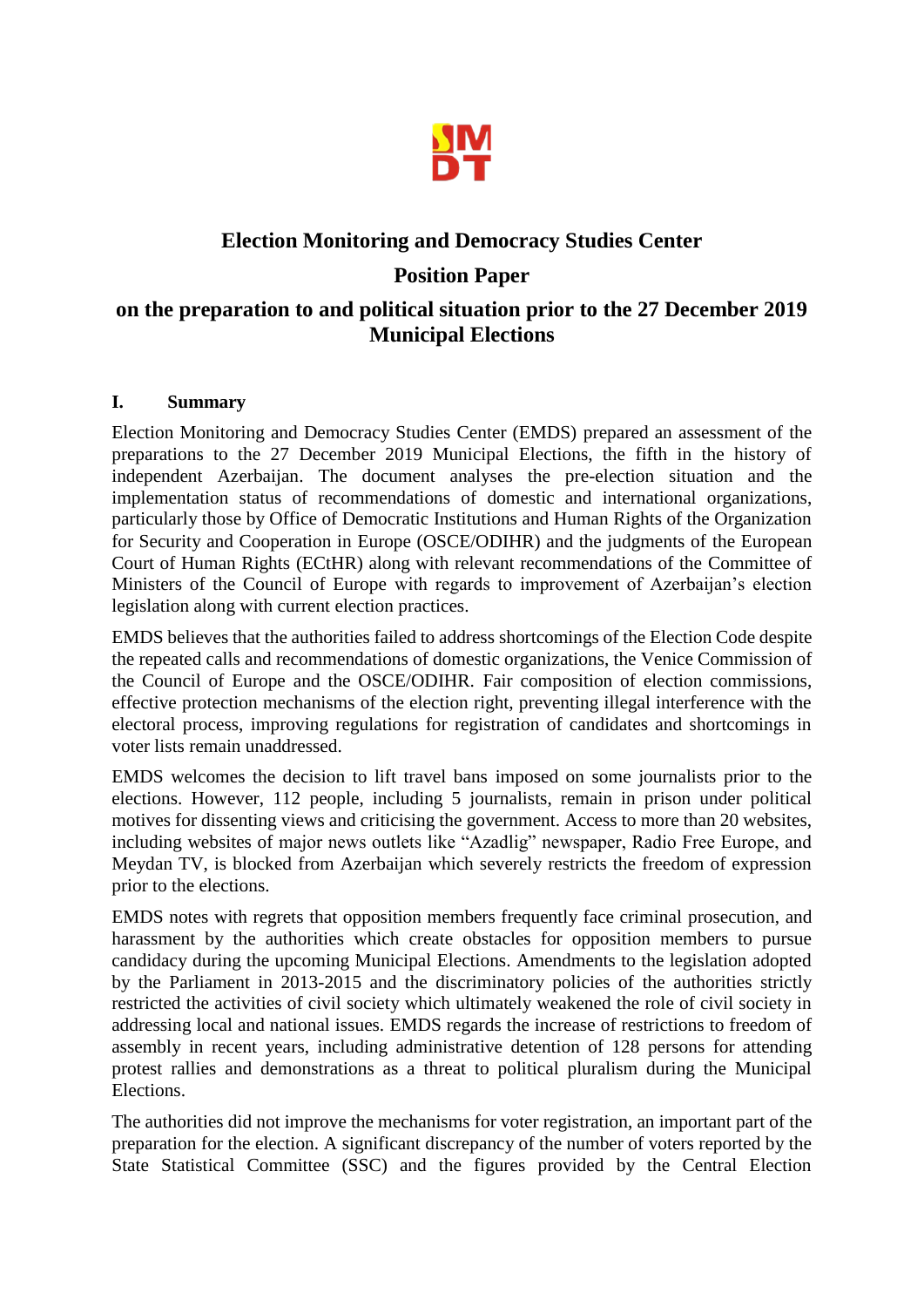Commission (CEC) has not been resolved or clarified. The CEC puts the number of voters in the country at more than five million while, according to the SSC, there are around seven million citizens above the voting age of 18. The two million discrepancy has not been addressed. Similarly to previous municipal elections, the authorities failed to ensure the right of people displaced from Nagorno-Karabakh and surrounding regions to vote or be elected.

EMDS stresses that the authorities should prevent undue interference with the registration of independent and opposition candidates, and should demonstrate political will for holding the 27 December 2019 in a free, fair and competitive environment.

In order to ensure freeness and fairness of the elections, the authorities should lift restrictions to the freedom of assembly, guarantee necessary conditions for candidates to hold meetings and rallies with voters, eliminate the ban on opposition views on national TVs, prevent illegal interference with the work of the courts investigating election violations and implement the judgments of the European Court of Human Rights on election violations.

EMDS was founded on 1 December 2008 based on the Election Monitoring Center (EMC) whose registration was revoked by the Ministry of Justice. EMC's registration was revoked based on the court order of Khatai court upon the unlawful claim of the Ministry of Justice on 14 May 2008.

EMDS (former EMC) has conducted monitoring of 15 elections in Azerbaijan since 2001, organized more than 600 training courses for more than 14,000 citizens and provided legal and technical assistance to their accreditation in election commissions.

EMDS is a member the European Network of Election Monitoring Organizations (ENEMO), the Civil Society Forum of Eastern Partnership Countries, the European Platform on Democratic Elections (EPDE) and the Global Network of Domestic Election Monitors.

# **II. Introduction**

Azerbaijan will hold municipal elections on 27 December 2019 and the election period will start 60 days before the Election Day. Election Monitoring and Democracy Studies Center (EMDS) prepared an assessment of the preparations for the elections and analysed the implementation of recommendations of domestic and international organizations, particularly those by OSCE/ODIHR and the judgments of the ECtHR.

The document analyses whether political situation in the country prior to the elections are suitable for free and fair elections, identifies shortcomings in election legislation and practice, and proposes recommendations to address issues that could lead to violation of election rights.

It includes analysis of the implementation of recommendations issued by international election and human rights organizations, including the Council of Europe institutions, particularly recommendations of the Committee of Ministers (CM) with regards to improvement of Azerbaijan's election legislation along with current election practices. The situation of political rights – a prerequisite for free and fair elections – is also discussed in the document.

EMDS was founded on 1 December 2008 based on the Election Monitoring Center (EMC) whose registration was revoked by the Ministry of Justice. EMC's registration was revoked based on the court order of Khatai court upon the unlawful claim of the Ministry of Justice on 14 May 2008. Although EMDS applied for registration to the Ministry of Justice in 2009, the request was denied. EMDS filed a lawsuit in court on the violation of freedom of association. EMDS had to take the case to the ECtHR after domestic courts dismissed its appeal. The communication phase of the case has recently been finalized.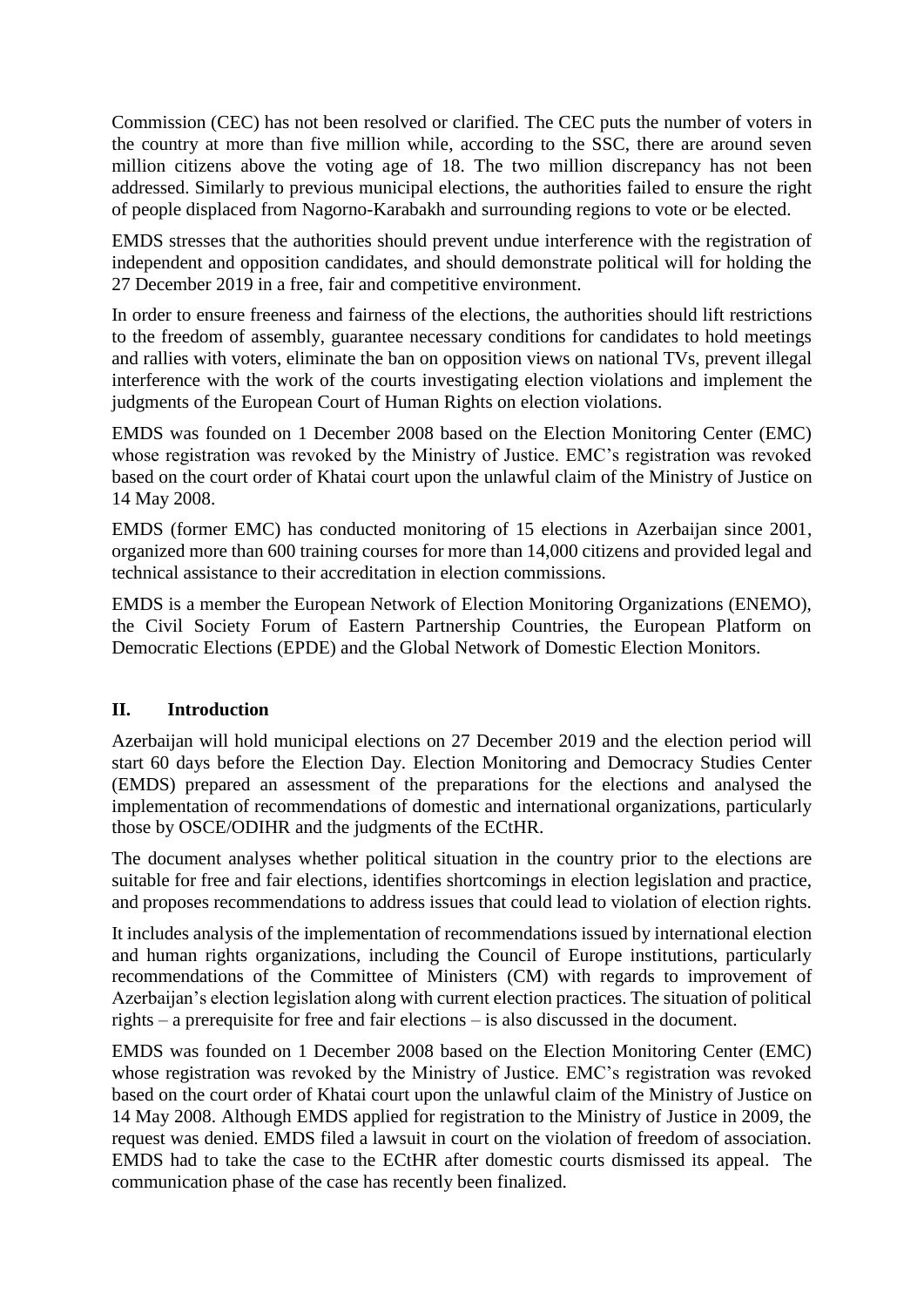EMDS (former EMC) has conducted monitoring of 15 elections in Azerbaijan since 2001. Until now, EMDS has conducted more than 600 training courses for more than 14,000 citizens and provided legal and technical assistance to their accreditation in election commissions.

EMDS is a member the European Network of Election Monitoring Organizations (ENEMO), the Civil Society Forum of Eastern Partnership Countries, the European Platform on Democratic Elections (EPDE) and the Global Network of Domestic Election Monitors (GNDEM).

EMDS operates on the basis of the recommendations of the OSCE/ODIHR and the Venice Commission of the Council of Europe, as well as the principles of the Declaration of Global Principles for Nonpartisan Election Observation and Monitoring by Citizen Organizations<sup>1</sup>.

# **III. Legal framework and international recommendations**

The right to election is first and foremost guaranteed by the Constitution of Azerbaijan. The Election Code regulates the conduct of elections while laws on Freedom of Assembly, Political Parties, NGOs, and Access to Information play important roles in the legal regulation of electoral processes.

#### **3.1. Shortcomings of national legislation**

The Election Code was adopted on 27 May 2003. However, because it fell short of international standards and requirements of the European Convention on Human Rights (ECHR), the Venice Commission of the Council of Europe and the OSCE/ODIHR have repeatedly criticized the law and made numerous proposals, separately and jointly.<sup>2</sup> The election observation missions of the OSCE/ODIHR have also issued recommendations following every election observed by the institution.<sup>3</sup>

Recommendations of domestic and international organizations covered the following areas of the election legislation:

- Improving the composition of election commissions;
- Establishing effective mechanisms for the protection of election rights;
- Preventing illegal interference with the electoral process;
- Lifting obstacles to the registration of candidates;

**.** 

- Addressing discrepancies and shortcomings in voter lists;
- Eliminating restrictions on freedoms of expression, association and assembly.

Despite many amendments and changes to the Electoral Code, recommendations of domestic and international organizations have not been considered. On the contrary, the Election Code has moved further away from the standards set by the Council of Europe and the OSCE. For example, as a result of the changes adopted on 2 June 2008, the election period was reduced from 120 to 75 days, and the registration deposit (election deposit), which is considered as an alternative option for registration of candidates, was abolished.<sup>4</sup> Then, following the

<sup>&</sup>lt;sup>1</sup> Declaration of Global Principles for Nonpartisan Election Observation and Monitoring by Citizen Organizations, <http://www.gndem.org/declaration-of-global-principles>

<sup>2</sup> Joint Recommendations of the Venice Commission of the Council of Europe and the OSCE/ODIHR: [https://www.venice.coe.int/webforms/documents/?pdf=CDL-AD\(2004\)016rev-e](https://www.venice.coe.int/webforms/documents/?pdf=CDL-AD(2004)016rev-e)

<sup>&</sup>lt;sup>3</sup> OSCE/ODIHR's reports on elections held in Azerbaijan[, https://www.osce.org/odihr/elections/azerbaijan](https://www.osce.org/odihr/elections/azerbaijan) <sup>4</sup> The Law on Amendments and Additions to the Election Code of Azerbaijan, 2 June 2008, [http://www.e](http://www.e-qanun.az/framework/14930)[qanun.az/framework/14930](http://www.e-qanun.az/framework/14930)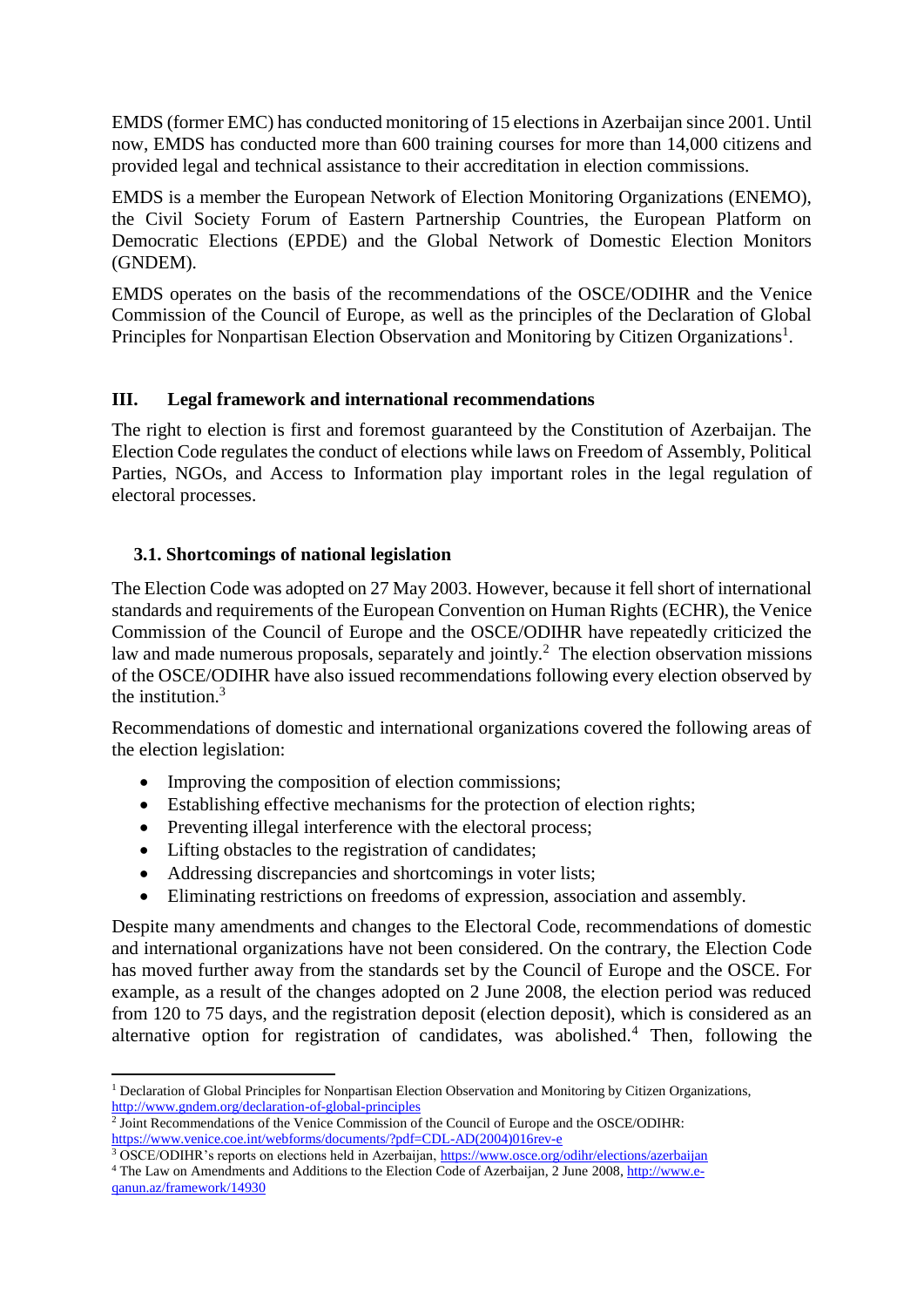amendment on 8 June 2010, the election period was further to 60 days, and the pre-election campaign period was reduced to 23 days. Along with these amendments, the provision on the allocation of state funds for the registered candidates to conduct their election campaign was abolished.<sup>5</sup>

EMDS's recommendations calling for prosecuting persons responsible for election violations, extending the period for filing election complaints, ensuring independence of election commissions and arranging online accreditation of domestic election observers have also been disregarded by the authorities.

The Law on Freedom of Assembly regulates the conduct of gatherings during the pre-election campaign period. The law requires organizers of an assembly to notify relevant executive authorities in written and in advance.<sup>6</sup> However, in practice, the authorities abuse the clause of the law and require permission which is in violation of the Constitution, the law and international documents that the country has signed to. The government has not undertaken any steps to revise the law and bring it in line with the ECHR. On the contrary, amendments to the Code of Administrative Offences adopted in 2012-2013 made sanctions for attending unauthorized assemblies more stringent and increased fines even in cases of peaceful assemblies.

For example, ECtHR stated that the Law on Freedom of Assembly did not correspond to the principle of "good quality law" and raised serious concerns about the foreseeability and precision of the Law which did not specify conditions for restriction, interference and application of force with regards to peaceful assemblies ultimately allowing for abuse of authority.<sup>7</sup>

# **3.2. Recommendations by International Election Observation Missions**

The OSCE/ODIHR, an organization that has observed almost all major elections in the country, produced priority recommendations for holding free and fair elections in the following areas $8$ :

- Bringing the Election Code, and the laws on freedoms of assembly, association and expression in line with international standards;
- Guaranteeing the media freedom and decriminalizing the defamation;
- Reforming the composition of election commissions;
- Clarification of voter lists:

 $\overline{\phantom{a}}$ 

- Ensuring effective investigation of election disputes by election commissions and the courts;
- Demonstrating political will for holding fair elections.

There has been no meaningful progress in any of the above-mentioned areas.

The recommendations of election observation missions of the Parliamentary Assembly of the Council of Europe (PACE) have been similar to those of the OSCE/ODIHR but have been more general<sup>9</sup>:

<sup>&</sup>lt;sup>5</sup> The Law on Amendments and Additions to the Election Code of Azerbaijan, 18 June 2010[, http://www.e](http://www.e-qanun.az/framework/19854)[qanun.az/framework/19854](http://www.e-qanun.az/framework/19854)

 $6$  The Law on Freedom of Assembly, Article 5.I,<http://www.e-qanun.az/framework/3229>

<sup>7</sup> Gafgaz Mammadov v. Azerbaijan, (Application no. 60259/11), parag.55[, http://hudoc.echr.coe.int/eng?i=001-157705](http://hudoc.echr.coe.int/eng?i=001-157705) <sup>8</sup> The said recommendations are mentioned in almost all final reports of the OSCE/ODIHR, <https://www.osce.org/odihr/elections/azerbaijan/104355>

<sup>9</sup> Observation of the presidential election in Azerbaijan, 9 October, 201[3 http://assembly.coe.int/nw/xml/XRef/Xref-](http://assembly.coe.int/nw/xml/XRef/Xref-XML2HTML-en.asp?fileid=20259&lang=en)[XML2HTML-en.asp?fileid=20259&lang=en](http://assembly.coe.int/nw/xml/XRef/Xref-XML2HTML-en.asp?fileid=20259&lang=en)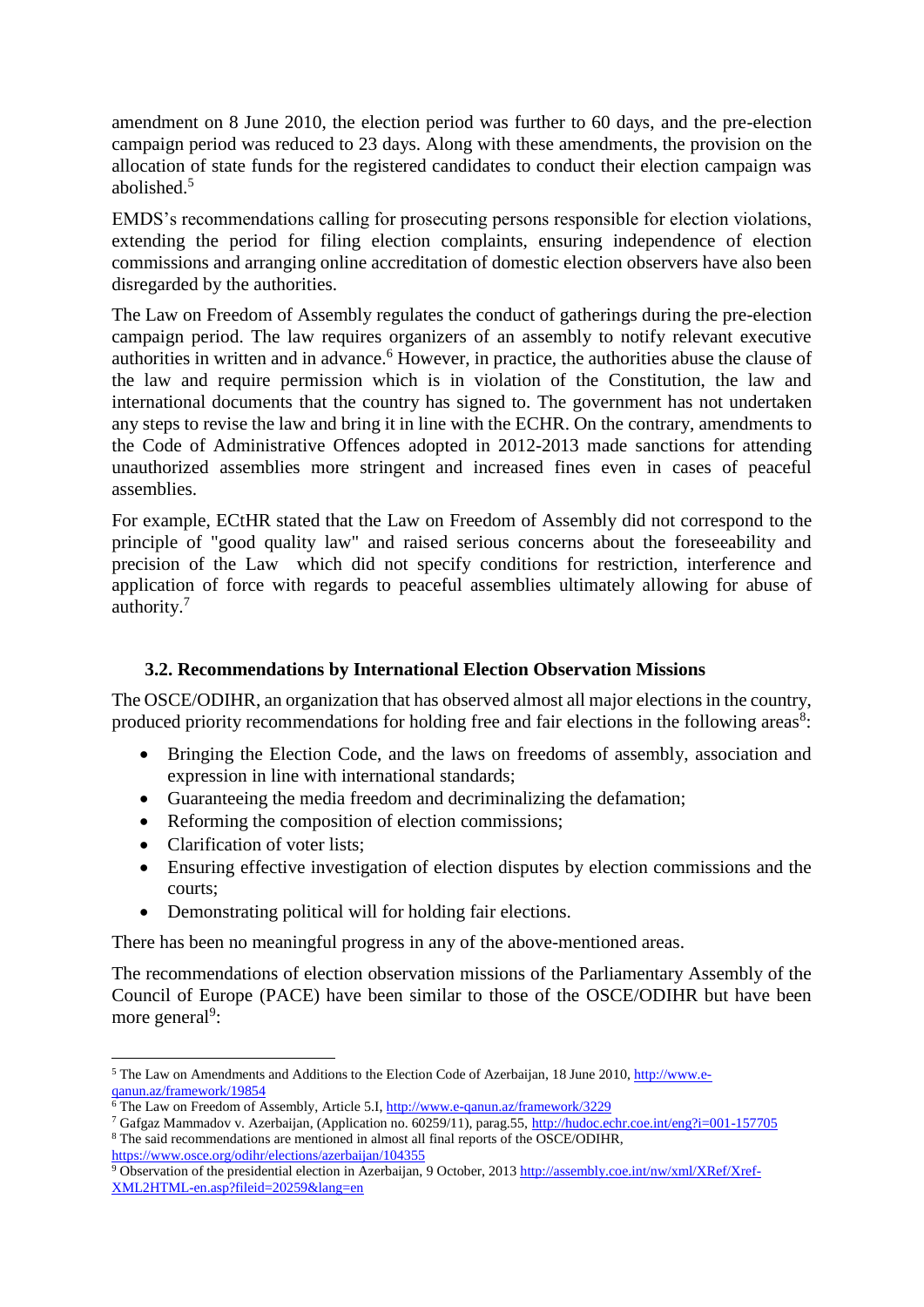- Improving election legislation based on the recommendations of the Venice Commission;
- Living up to commitments taken by Azerbaijan during the accession to the Council of Europe including ensuring freedoms of expression and assembly;
- Creating conditions for strong and credible opposition so the people can freely express their will during elections.

Despite the repeated calls from the international community to implement the above-mentioned recommendations, the authorities failed to demonstrate the political will to hold comprehensive public discussions about the recommendations.

The main recommendations of the Congress of Local and Regional Authorities of the Council of Europe regarding the local governance in Azerbaijan are the followings<sup>10</sup>:

- Eliminating ambiguity and lack of clarity in the Law on the Status of Municipalities and establishing a clear division of authorities between local self-governance and executive authorities;
- Transferring important governance authorities to municipalities and allocating financing in accordance with these authorities;
- Ending the dependency of municipalities from local executive powers;
- Holding elections for the Mayor position of the capital.

The Azerbaijani government has not implemented most of the numerous recommendations of the Congress. Municipalities continue to be subordinate to local executive authorities and they do not yield real administrative power.

In 2019, the Monitoring Committee of the Congress concluded that Azerbaijan was not in compliance of the European Charter of Local Self-Government which it is a party to. The Committee asked Azerbaijani government to provide an explanation for the incompliance and urged the government to implement its commitments.<sup>11</sup>

# **3.3. Implementation of the ECtHR's judgments on election rights**

By signing up to the Protocol 1 of the European Convention on Human Rights (ECHR), Azerbaijan has taken an obligation to hold free and fair elections. ECtHR issued 23 judgments on two parliamentary elections of 2005 and 2010 recognizing violations of election right of more than 50 applicants which were combined in a group case called Namat Aliyev group v. Azerbaijan. The ECtHR concluded that the decisions of election commissions and the courts were in violation of the ECHR.<sup>12</sup>

The ECtHR found the following violations in the work of election commissions:

- Election commissions dismissed complaints and evidence provided by candidates without proper grounds;
- Testimonies and statements against applicants were accepted as evidence without examination of their credibility and authenticity;
- Applicants' participation in the process of examination of their complaints was not ensured.

<sup>1</sup> <sup>10</sup>Report by the Congress of Local and Regional Authorities of the Council of Europe, 26 February 2013, [https://rm.coe.int/1680719568#\\_Toc347757447](https://rm.coe.int/1680719568#_Toc347757447)

<sup>&</sup>lt;sup>11</sup> CLRAE Monitoring Committee – on Democracy and the European Charter of Local Self Government, 03 July 2019, <https://bit.ly/2k8p0JF>

<sup>&</sup>lt;sup>12</sup> Namat Aliyev v. Azerbaijan (18705/06), status of execution[, http://hudoc.exec.coe.int/ENG?i=004-1773](http://hudoc.exec.coe.int/ENG?i=004-1773)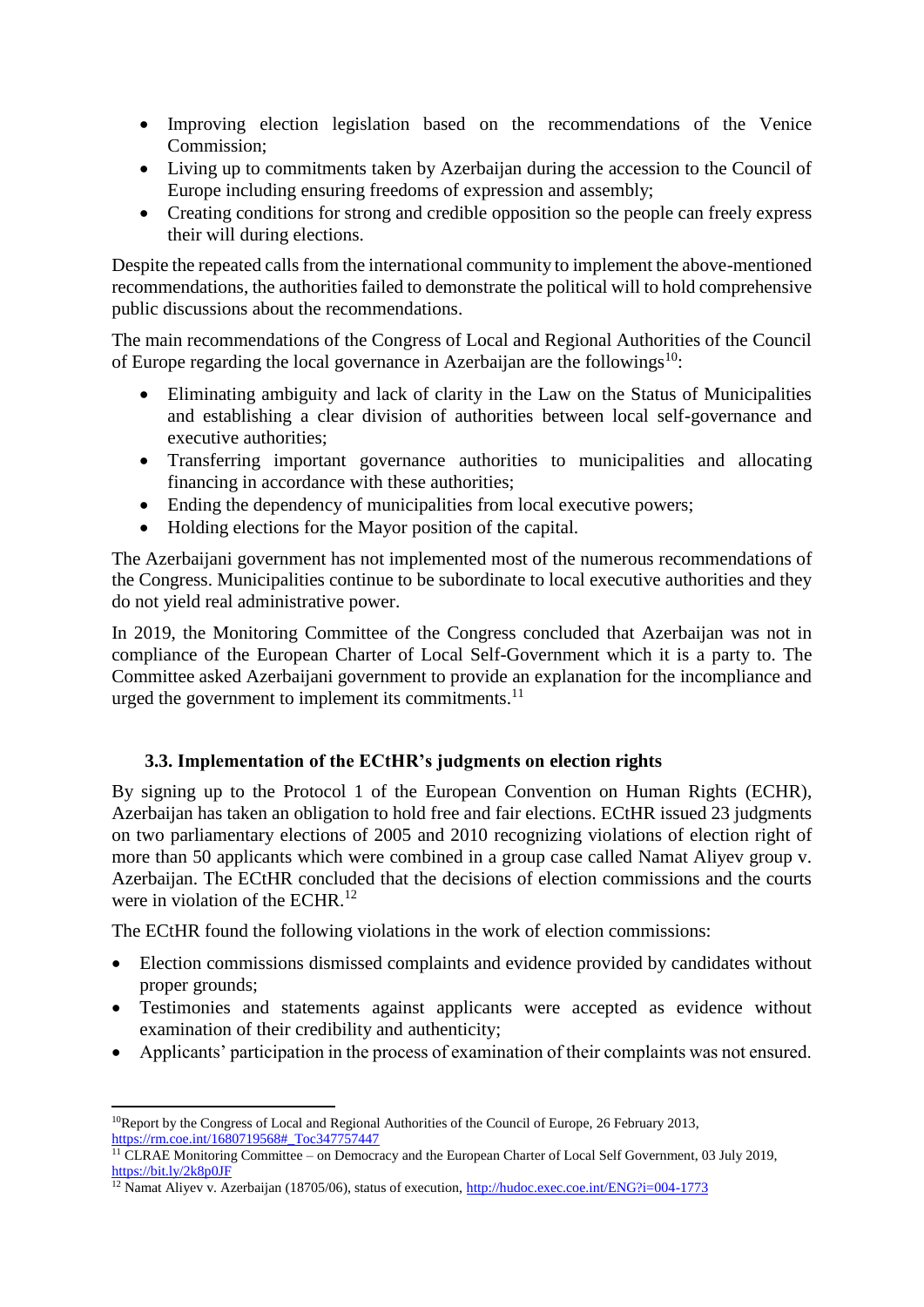The ECtHR's conclusions about the domestic courts were as following:

- Domestic courts did not investigate the evidence and important matters presented by applicants;
- Court proceedings appeared to be a formal procedure and repeated the decisions of election commissions;
- Applicants were not allocated sufficient time for preparing their defence;
- The election legislation was incorrectly applied.

The execution of the ECtHR's judgment in the Namat Aliyev group v. Azerbaijan case was discussed at the Council of Europe's Committee of Ministers' (CM) meetings eight times. In its December 2015 meeting, the CM stated that the Azerbaijani Government had not initiated reforms to bring the elections in line with international standards and called the Government to start the election reforms.<sup>13</sup>

EMDS submitted a report on the status of the execution of the above-mentioned judgments of the ECtHR where it provided statistics and analysis to substantiate the lack of independence in the work of election commissions and courts as the main cause of election violations.<sup>14</sup> EMDS stressed that this issue could not be addressed by capacity building activities for lower-level election commission members as proposed by the government, and comprehensive structural reform of the judicial system and election commissions was required.

In its decision about the Nemat Aliyev group v. Azerbaijan case 3-7 June 2019 meeting, the CM stated that the authorities had failed to implement reforms to ensure that the country's election legislation and practice were compliant with the ECHR despite the series of judgments of the ECtHR in the last 10 years. The ECtHR found the first election violation on 2005 and two more parliamentary elections had taken part since then according to the decision. If the reforms were not implemented, in 2020, the country would go into the fourth parliamentary elections with the electoral system that did not comply with the ECHR.

# **IV. The situation of political freedoms prior to the election**

# **4.1. Freedom of Expression**

The authorities lifted travel ban of several independent journalists prior to the elections but five journalists remain imprisoned for politically motivated reasons according to independent human rights defenders.<sup>15</sup>

The independent print media has been completely dismantled as a result of increasing repressions in the last five years. Internet-based media – news websites and Facebook – has become the main platform for alternative and critical views. However, in 2017, the Parliament amended the legislation allowing the Ministry of Communication, Transport and High Technologies to block the access to any website from the country with and without a court decision. Around 20 websites, including the websites of main independent media outlets Radio Free Europe, Meydan TV and Azadlig newspaper, have been blocked since 2017.

 $\overline{\phantom{a}}$  $13$  Ibid.

<sup>&</sup>lt;sup>14</sup> Nemat Aliyev v. Azerbaijan (18705/06), submission by EMDS,<https://rm.coe.int/native/09000016809456f3>

<sup>&</sup>lt;sup>15</sup> United List of Political Prisoners by Working Group, 3 September 2019,<https://bit.ly/2lXC45f>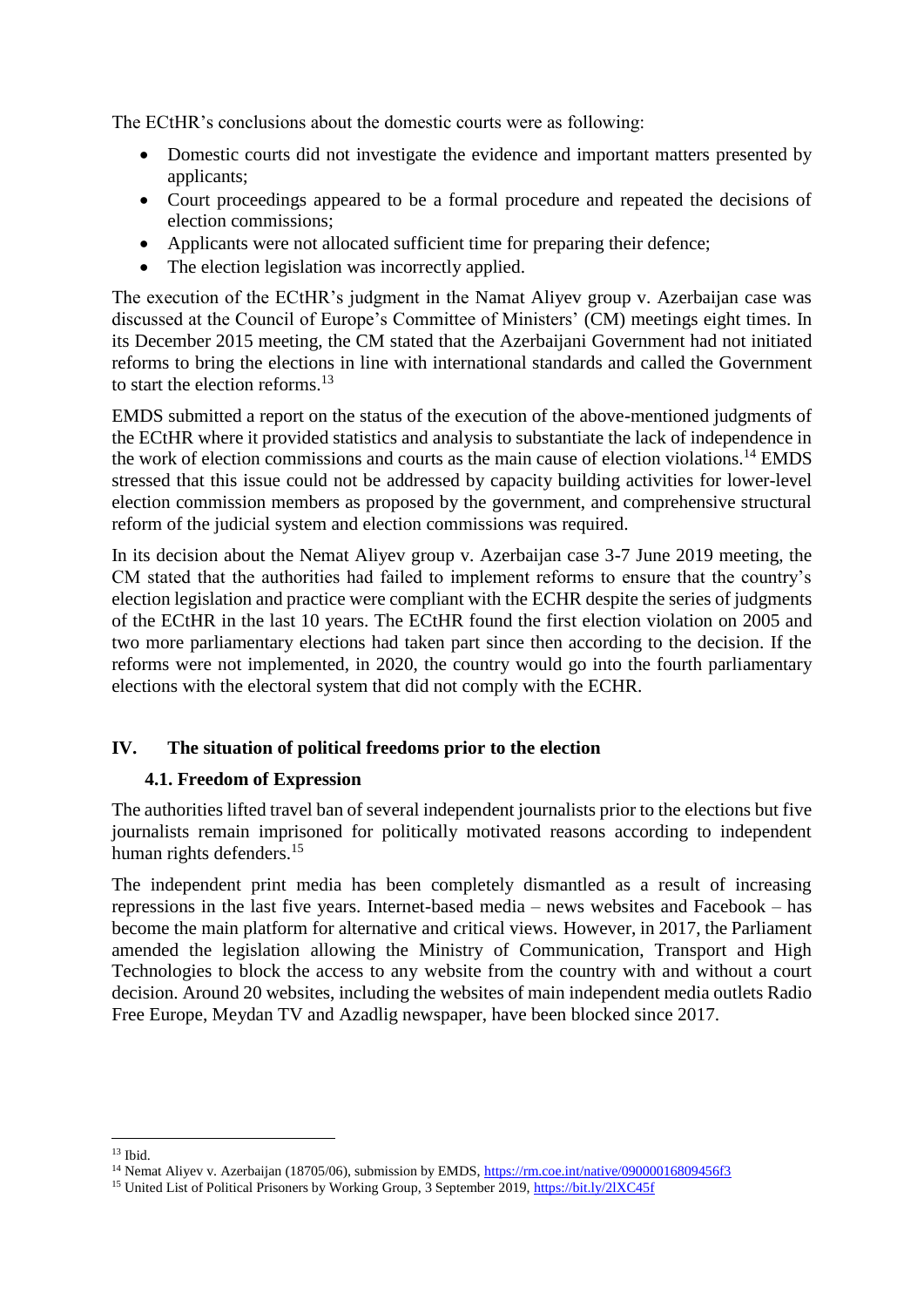# **4.2. Freedom of Association**

# *a) Political parties*

Opposition members frequently face harassment, intimidation and detentions. They are routinely dismissed from work, fined and detained for administrative offences, and imprisoned under criminal charges. According to EMDS's monitoring, 128 political activists faced administrative detentions in the last 12 months.<sup>16</sup>

Cases torture of detained opposition activists and their lengthy imprisonment by the courts have increased. Nine members of the Popular Front Party and five members of the Islam Party are in prison for politically motivated reasons. As a result of mass arrests in 2015, more than 40 members of the Muslim Unity Movement are in prison.

Several political parties informed EMDS that they hesitated to take part in the upcoming Municipal Elections due to political repressions against their members.

# *b) Azerbaijan Bar Association*

The crackdown on independent lawyers launched in 2017 resulted in disbarment of two lawyers. Bar membership of six more lawyers was suspended for one year. The Azerbaijan Bar Association (ABA) has also launched disciplinary proceedings about several other lawyers.<sup>17</sup> Recently, in a breach of the law<sup>18</sup>, the ABA attempted to curtail the independence of lawyers by illegally and without their consent assigning them to law bureaus controlled by the the Bar Association.

The Law on Bar Association creates obstacles to efficient and independent work of the organization. For example, the Specialization Commission of the ABA, a body responsible for new admissions, is comprised of 11 members. But only five of those members are from the ABA while the remaining six come are appointed by the Supreme Court and the Ministry of Justice in a blatant breach of conflict of interest rules. The government-appointed members control the majority in the admission process casting a shadow on the independence of the bar association.<sup>19</sup>

#### *c) Civil society*

The environment for civil society remains severely restricted. Series of amendments to laws adopted by the Parliament in 2013-2015 have restricted the independence and operation of civil society organizations (CSO). As a direct result, the role of civic initiatives in local and national issues and the participation of non-governmental organizations in the protection of citizens' rights and freedoms have declined. Numerous calls of the international community to lift the restrictions have not been successful. The authorities should introduce changes in the following areas in order to ensure the free and independent operation of CSOs:

- Simplification of state registration;
- Lifting restrictions on financing from domestic and foreign sources and decreasing fines for breach of regulations;
- Ending political repression and harassment of CSOs.

<sup>19</sup> Ibid, Article 13.

1

<sup>&</sup>lt;sup>16</sup> EMDS's Assessment Document on politically motivated administrative detentions, [https://smdtaz.org/wp](https://smdtaz.org/wp-content/uploads/2019/04/AD-doc.pdf)[content/uploads/2019/04/AD-doc.pdf](https://smdtaz.org/wp-content/uploads/2019/04/AD-doc.pdf)

<sup>&</sup>lt;sup>17</sup> Video by EMDS on harassment of lawyers,<https://www.youtube.com/watch?v=VblbtiM9cwo>

<sup>18</sup> Law on Lawyers, Article.V,<http://www.e-qanun.az/framework/257>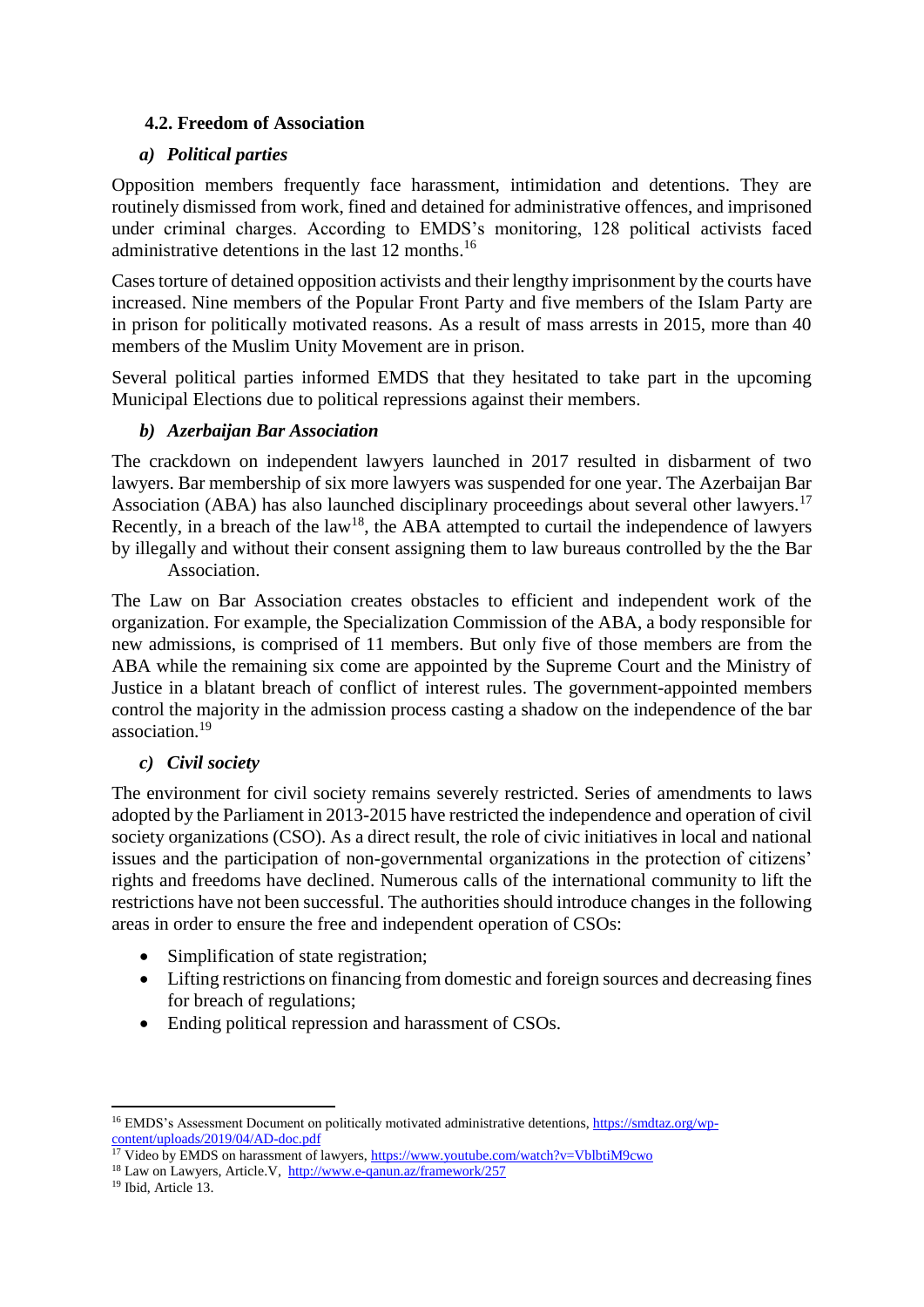#### **4.3. Freedom of assembly**

Restrictions on freedom of assembly have increased in the last year. 128 people were sentenced to administrative detentions in connection with unauthorized assemblies during January 2018 and February 2019.<sup>20</sup>

After 19 January 2019 rally of the National Council of Democratic Forces, an umbrella opposition organization, the Baku City Executive Power have refused all requests of the organization.

# **V. Election Commissions**

Election administration is executed through the election commissions that are formed every 5 years. Election commissions are formed on three levels – the Central Election Commission (CEC), District Election Commissions (DEC) and Precinct Election Commissions (PEC). Current legislation requires the election commissions to be comprised of three equal groups – members representing the political party that has majority in the parliament (ruling party), parties that have minority seats and independent (non-partisan) MPs. Chairs of election commissions represent the ruling party. In its Final Report on the results of monitoring of 2018 Presidential Elections in Azerbaijan, the OSCE ODIHR stressed that the composition of election commissions did not ensure impartiality of election administration because politically there was no difference among three groups that formed the election commissions.<sup>21</sup>

The ECtHR stressed in their judgments that the current composition violated the grounds for election commission's impartiality and independence. In the case of Gahramanli and others v. Azerbaijan, the ECtHR concluded that "although there can be no ideal or uniform system guaranteeing checks and balances between the different State powers or political forces within a body of electoral administration, the Court shares the view that the proportion of pro-rulingparty members in all electoral commissions in Azerbaijan, including the CEC, is currently particularly high."<sup>22</sup> However, the current composition of election commissions, including the CEC ensures the domination of pro-government parties which is the ultimate obstacle to commissions' independence and impartiality. Therefore, the ECtHR concluded that "reforming the structural composition of the electoral commissions should be encouraged with the aim of improving the effectiveness of examination of individual election-related complaints".<sup>23</sup>

Despite the rulings of the ECtHR on election violations for which majority of the district election commissions, including the chair of the Central Election Commission (CEC) who has been in that position for over 10 years, carry the responsibility, the same people are still represented in election commissions.

On the contrary to the recommendations of the Venice Commission, the PACE and the OSCE/ODIHR on ensuring equal representation of political forces at election commissions in 2003 during the adoption of the Election Code, there has been no positive changes in this regard.

<sup>1</sup> <sup>20</sup> SMDT-nin siyasi motivli inzibati həbslərlə bağlı dəyərləndirmə sənədi,<https://bit.ly/2lP2DJq> <sup>21</sup> OSCE/DTIHB-ın Azərbaycanda keçirilən 11 aprel prezident seçkiləri ilə bağlı Yekun Hesabatı, səh. 7, <https://www.osce.org/odihr/elections/azerbaijan/388580?download=true>

<sup>22</sup> Qəhrəmanlı və başqaları v. Azərbaycan (parag. 78)

 $23$  Ibid, parag. 79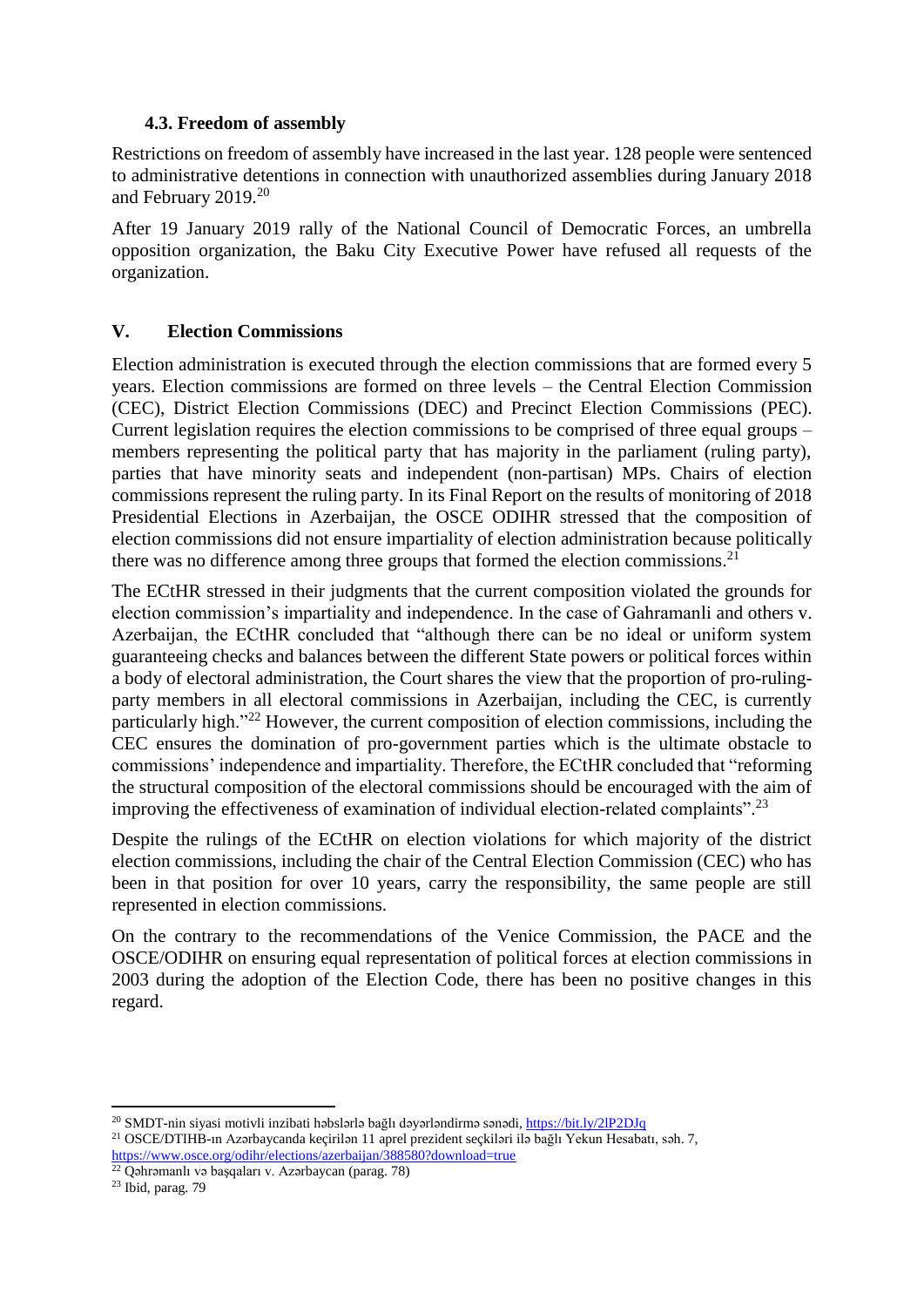#### **VI. Voter registration**

#### **6.1. Statistical discrepancy in voters' number**

The authorities have not explained the discrepancy in the number of voters provided by the CEC and the State Statistical Committee in the last 10 years. The CEC puts the number of voters in the country at 5,212,902 while the State Statistical Committee claims that there are more than 7 million citizens above the voting age of 18. The CEC has not provided any explanation for the almost 2 million difference in numbers. The difference is likely to come from that the State Statistical Committee not accounting for a large number of the population residing abroad. However, there has never been an official explanation of the discrepancy or document confirming the assumption above.

Despite the fact that there are just three months left until the election, the authorities have not addressed the discrepancy between the figures of the CEC and the State Statistical Committee.

# **6.2. Participation of Internally Displaced Persons in the Municipal Elections**

The Constitution guarantees same rights for Internally Displaced Persons (IDP) as other citizens. The Guiding Principles on IDPs developed by the UN High Commissioner for Refugees (UNHCR) stipulates that IDPs have a right to take part in elections, state and public affairs.<sup>24</sup> However, in Azerbaijan, IDPs are able to participate in the Parliamentary and Presidential elections but not in the Municipal elections. The Election Code requires permanent residency for voters and candidates for Municipal elections while IDPs have only temporary residency. <sup>25</sup>

The authorities violate the election rights of hundreds of thousands of IDPs from Nagorno-Karabakh and surrounding regions preventing them from taking an active and passive part in Municipal Elections.  $^{2627}$  This is a violation of the Constitution<sup>28</sup> and the country's international obligations<sup>29</sup>. The Special Rapporteur of the UN has called the government to ensure the election right of IDPs.  $30$ 

# **VII. Conclusions and Recommendations**

EMDS notes with regret that prior to the 27 December 2019 Municipal Elections, fundamental rights and freedoms that are essential for free and fair election environment have been restricted, and no steps have been put forward with regards to improvement of election legislation and practice.

EMDS recommends the following measures to be taken in order to ensure free, fair and competitive elections:

 $\overline{\phantom{a}}$ 

<https://www.ohchr.org/en/professionalinterest/pages/ccpr.aspx>

<sup>24</sup> UN's Guiding Principles on Internal Displacement, Principle 22,

<https://www.unhcr.org/protection/idps/43ce1cff2/guiding-principles-internal-displacement.html>

<sup>&</sup>lt;sup>25</sup> The Election Code of the Republic of Azerbaijan, Article 9.2

<sup>&</sup>lt;sup>26</sup> Limited Voting Rights for Azerbaijan's Displaced,<https://bit.ly/2ztx1Of>

<sup>27</sup> <https://bit.ly/2kDS8IX>

<sup>&</sup>lt;sup>28</sup> The Constitution of the Republic of Azerbaijan, Article 56[, http://www.e-qanun.az/framework/897](http://www.e-qanun.az/framework/897) <sup>29</sup> International Covenant on Civil and Political Rights, Article 25,

<sup>&</sup>lt;sup>30</sup> Report of the Special Rapporteur on the human rights of internally displaced persons, Chaloka Beyani, Follow-up mission to Azerbaijan, 8 April 2015. parag. 50-54, 82,